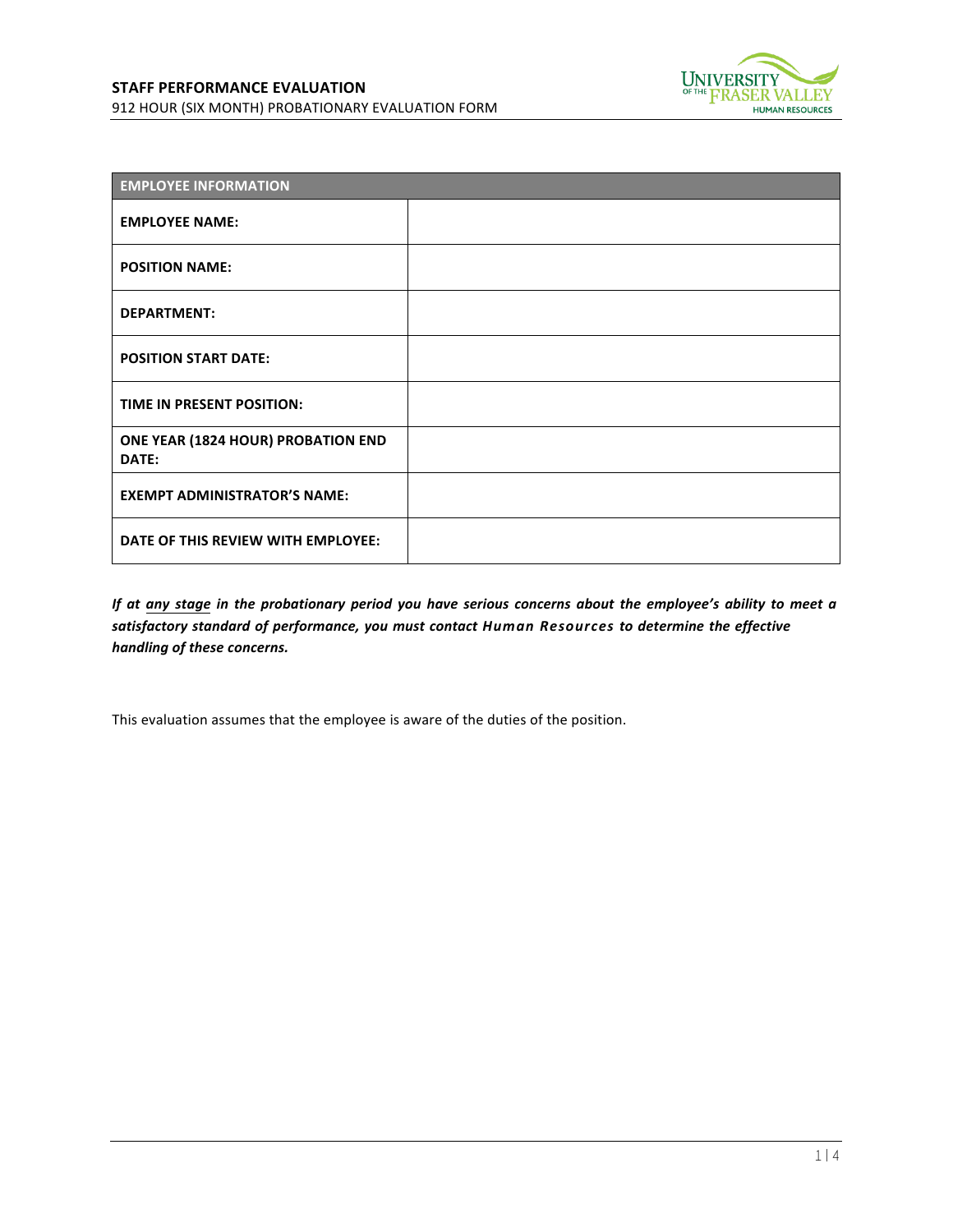| <b>PART I - JOB DUTIES</b> |  |  |
|----------------------------|--|--|
|                            |  |  |

Are the core job duties of the position being performed at a satisfactory standard?

YES | NO (If no, you must complete the section below.)

## **JOB DUTIES DEVELOPMENT** (*if applicable*)

For each job duty which is not being performed at a satisfactory level, please identify the job duty and describe what is necessary to bring it to a satisfactory level.

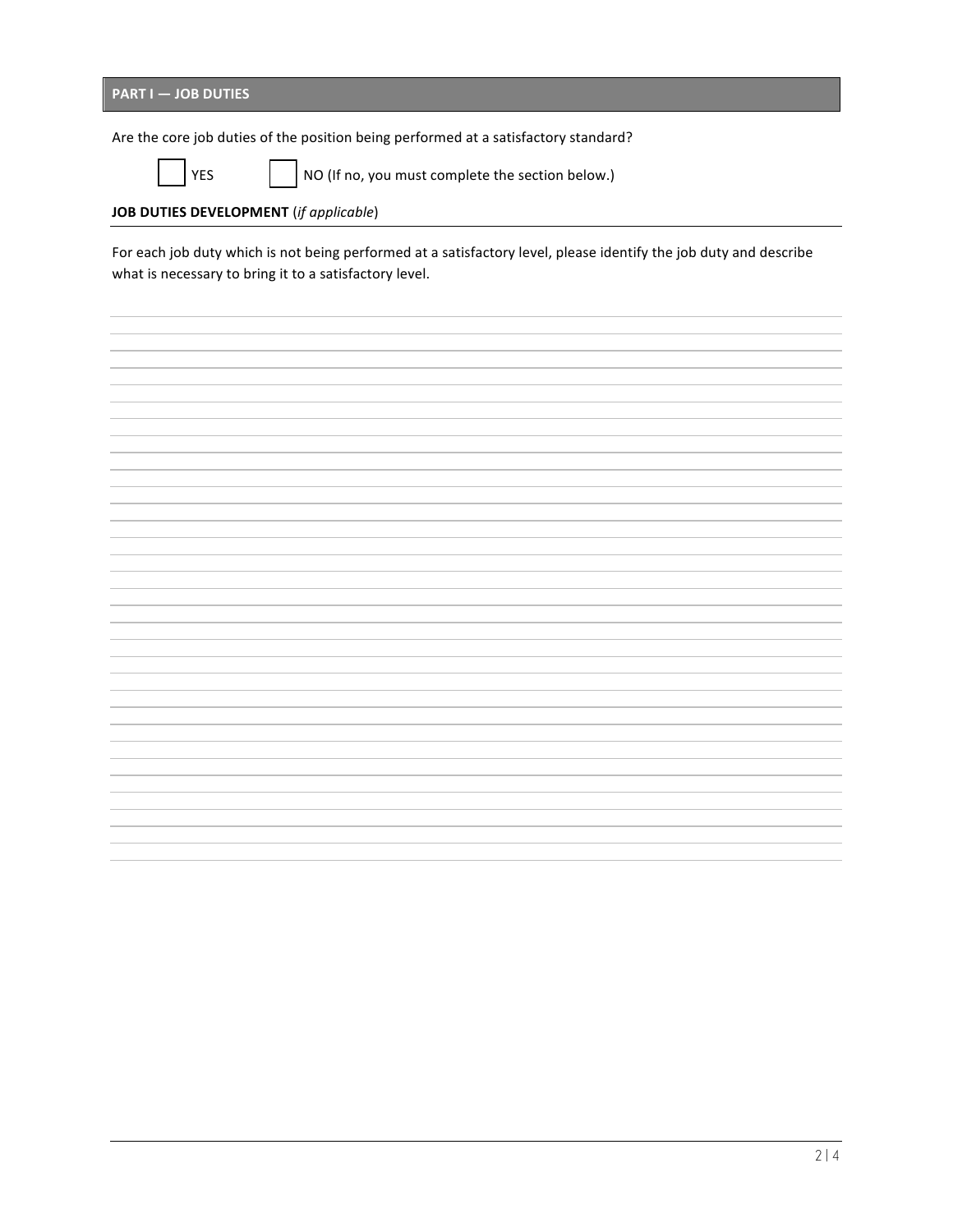## **PART%II%– PERFORMANCE FACTORS**

In the event that an area of performance needs improvement, you must complete page 4 of this evaluation (Job Performance Development).

| PERFORMANCE FACTOR RATING SCALE |                                                                  |
|---------------------------------|------------------------------------------------------------------|
| <b>SATISFACTORY</b>             | The employee has met a satisfactory standard of performance      |
|                                 | for this factor.                                                 |
| <b>NEEDS IMPROVEMENT</b>        | The employee has failed to meet one or more of the significant   |
|                                 | performance expectations for this factor.                        |
| <b>NOT APPLICABLE</b>           | If you feel that the item is not relevant to the job this person |
|                                 | performs, please leave the response blank.                       |

| <b>PERFORMANCE FACTORS</b>                                                                 |  | SATISFACTORY | NEEDS | MPROVEMENT |
|--------------------------------------------------------------------------------------------|--|--------------|-------|------------|
| 1. Arrives for work on time.                                                               |  |              |       |            |
| 2. Arrives for meetings on time.                                                           |  |              |       |            |
| 3. Meets work deadlines.                                                                   |  |              |       |            |
| 4. Identifies problems.                                                                    |  |              |       |            |
| 5. Proposes solutions to problems.                                                         |  |              |       |            |
| 6. Takes appropriate action on problems as necessary.                                      |  |              |       |            |
| 7. Sets appropriate priorities for tasks.                                                  |  |              |       |            |
| 8. Uses time effectively.                                                                  |  |              |       |            |
| 9. Consults with supervisors and co-workers as necessary.                                  |  |              |       |            |
| 10. Works without supervision as necessary.                                                |  |              |       |            |
| 11. Demonstrates effective leadership skills as appropriate.                               |  |              |       |            |
| 12. Demonstrates initiative as appropriate.                                                |  |              |       |            |
| 13. Effectively collaborates with other department members as necessary.                   |  |              |       |            |
| 14. Deals effectively and professionally with employees in other areas.                    |  |              |       |            |
| 15. Responds appropriately to feedback on job performance.                                 |  |              |       |            |
| 16. Demonstrates appropriate knowledge of UFV practices and policies relevant to position. |  |              |       |            |
| 17. Demonstrates appropriate interactions with students.                                   |  |              |       |            |
| 18. Demonstrates appropriate interactions with the public.                                 |  |              |       |            |
| 19. Deals appropriately with confidential information.                                     |  |              |       |            |
| 20. Deals appropriately with sensitive situations.                                         |  |              |       |            |
| 21. Manages information and data effectively.                                              |  |              |       |            |